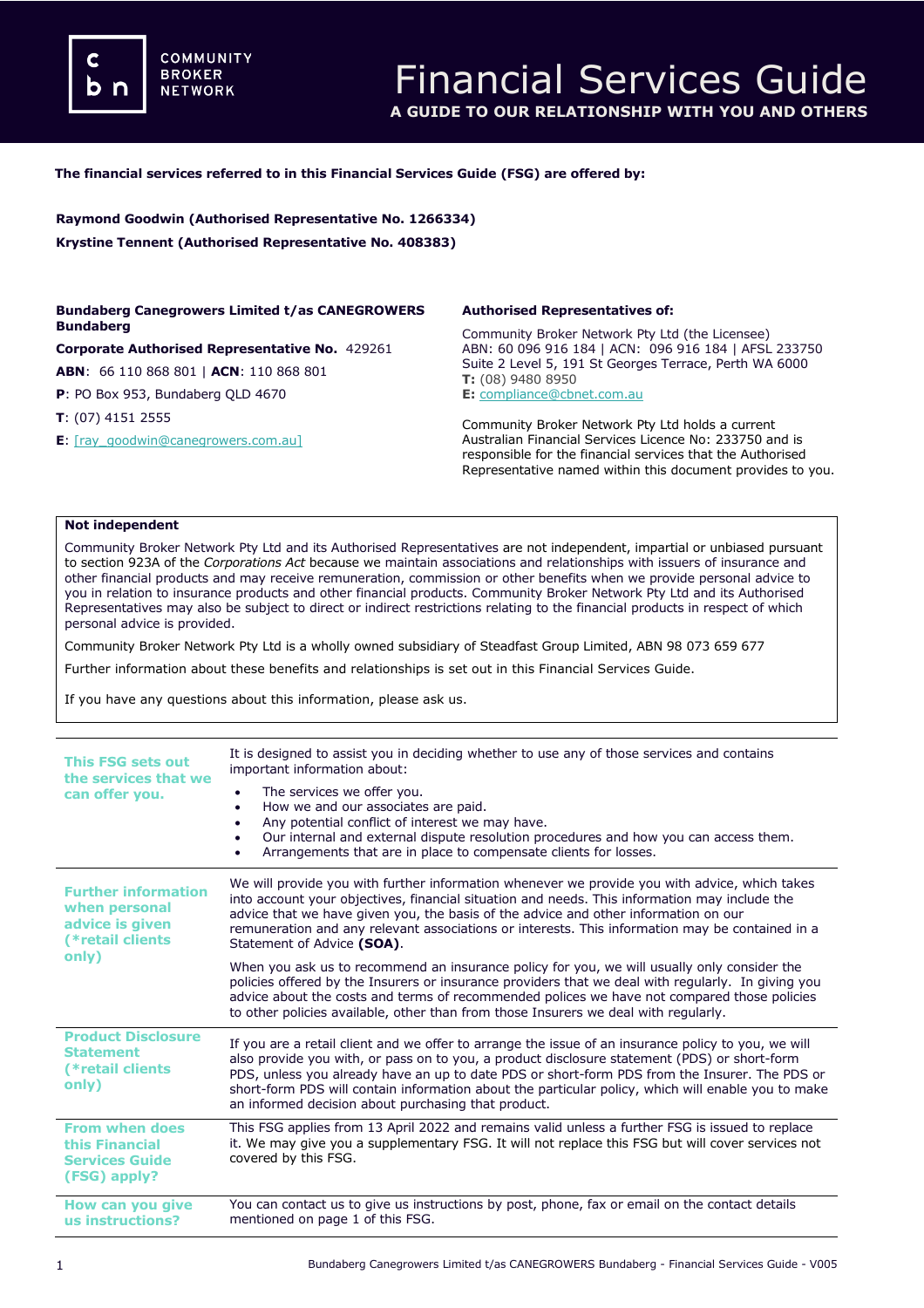c<br>b n

# Financial Services Guide **A GUIDE TO OUR RELATIONSHIP WITH YOU AND OTHERS**

| <b>Who is responsible</b><br>for the financial<br>services provided?                                                                                                    | Community Broker Network Pty Ltd is responsible for the financial services that will be provided<br>to you or through you to your family members, including the distribution of this FSG. Community<br>Broker Network Pty Ltd holds a current Australian Financial Services Licence No: 233750. The<br>contact details for Community Broker Network Pty Ltd are at the top of this FSG. The distribution<br>of this FSG by us is authorised by Community Broker Network Pty Ltd.                                                                                                   |
|-------------------------------------------------------------------------------------------------------------------------------------------------------------------------|------------------------------------------------------------------------------------------------------------------------------------------------------------------------------------------------------------------------------------------------------------------------------------------------------------------------------------------------------------------------------------------------------------------------------------------------------------------------------------------------------------------------------------------------------------------------------------|
| <b>What kinds of</b><br><b>financial services</b><br>are we authorised<br>to provide and what<br><b>kinds of financial</b><br>product/s do those<br>services relate to? | The financial services referred to in this guide are provided by your Authorised Broker, who is<br>authorised under the Community Broker Network Pty Ltd's Australian Financial Services Licence<br>to provide financial product advice and deal in general insurance products for wholesale and retail<br>clients. We will do this on your behalf as your general insurance broker unless we tell you<br>otherwise.                                                                                                                                                               |
|                                                                                                                                                                         | If we ever act under a binder arrangement, which means we have authority to issue policies as<br>an agent for the insurer, rather than acting for you, we will inform you of this arrangement.                                                                                                                                                                                                                                                                                                                                                                                     |
| <b>Will I receive</b><br>tailored advice?                                                                                                                               | Maybe not in all cases. However, we may need information about your personal objectives,<br>details of your current financial situation and any relevant information, so that we can arrange<br>insurance policies for you, or to give you advice about your insurance needs. We will ask you for<br>the details that we need to know.                                                                                                                                                                                                                                             |
|                                                                                                                                                                         | In some cases, we will not ask for any of this information. If we do not ask, or if you do not give<br>us all of the information we ask for, any advice you receive may not be appropriate to your<br>needs, objectives and financial situation. You should read the warnings contained in any SOA, or<br>any other warnings that we give you, carefully before making any decision about an insurance<br>policy.                                                                                                                                                                  |
|                                                                                                                                                                         | Where we provide you with advice about your insurance arrangements, that advice is current at<br>the time that we give it. At renewal we may review your insurance however, in some cases we<br>may automatically renew your insurance to ensure you continue to be covered. This renewal will<br>not take into account any changes to your current financial situation or personal objectives or<br>needs that you have not informed us of.                                                                                                                                       |
| <b>Contractual liability</b><br>and your insurance<br>cover                                                                                                             | Many commercial or business contracts contain clauses dealing with your liability (including<br>indemnities or hold harmless clauses). Such clauses may entitle your insurers to reduce cover,<br>or in some cases, refuse to indemnify you at all. You should seek legal advice before signing and<br>accepting contracts. You should inform us of any clauses of this nature before you enter into<br>them.                                                                                                                                                                      |
| <b>Legal advice</b>                                                                                                                                                     | Our duty as a general insurance broker does not extend to giving legal advice. You should consult<br>your solicitor when you need advice on legal matters.                                                                                                                                                                                                                                                                                                                                                                                                                         |
| <b>What information</b><br>do we maintain<br>about you and how<br>can you access it?                                                                                    | Community Broker Network Pty Ltd maintains a record of your personal profile including details of<br>insurance policies that we arrange for you. Community Broker Network Pty Ltd may also maintain<br>records of any recommendations or advice given to you. Community Broker Network Pty Ltd will<br>retain this FSG and any other FSG given to you as well as any SOA, PDS or short-form PDS that<br>we give or pass on to you for the period required by law.                                                                                                                  |
|                                                                                                                                                                         | We and Community Broker Network Pty Ltd are committed to implementing and promoting a<br>privacy policy, which will ensure the privacy and security of your personal information.<br>Community Broker Network Pty Ltd has taken the appropriate action to ensure we comply with<br>the Australian Privacy Principles ("APPs") and have established a Privacy Policy. A copy of our<br>privacy policy is available on request, or at www.cbnet.com.au.                                                                                                                              |
|                                                                                                                                                                         | If you wish to access your file, please ask us. We will make arrangements for you to do so.                                                                                                                                                                                                                                                                                                                                                                                                                                                                                        |
| How will I pay for<br>the services<br>provided?                                                                                                                         | Payment for the services we provide you are payable directly to Community Broker Network Pty<br>Ltd. For each insurance product, the insurer will charge a premium that includes any relevant<br>taxes, charges and levies. Community Broker Network Pty Ltd will receive a payment based on a<br>percentage of this premium (excluding relevant taxes, charges and levies) called commission,<br>which is paid to Community Broker Network Pty Ltd by the insurers. In some cases, we may also<br>charge you a broker fee. This will be shown on the invoice that is sent to you. |
|                                                                                                                                                                         | The invoice provides methods of payment for our services and details of payment terms (14<br>days). Community Broker Network Pty Ltd pays the commission and broker fee to us after<br>deducting a management fee.                                                                                                                                                                                                                                                                                                                                                                 |
|                                                                                                                                                                         | If there is a refund or reduction of your premium as a result of a cancellation or alteration to a<br>policy, or based on a term of your policy (such as a premium adjustment provision), we will<br>retain any fee we have charged you. Depending on our arrangements with the insurer,<br>Community Broker Network Pty Ltd will retain any commission that was paid to them by the<br>insurer for the policy and we may retain the portion of the commission that was paid to us by<br>Community Broker Network Pty Ltd. We may also charge you a cancellation fee.              |
|                                                                                                                                                                         | Non-payment of premium within applicable time frames could result in the insurer cancelling the<br>contract of insurance or charging a penalty premium for time on risk.                                                                                                                                                                                                                                                                                                                                                                                                           |
|                                                                                                                                                                         | When you pay us your premium it will be banked into Community Broker Network Pty Ltd 's trust<br>account. Community Broker Network Pty Ltd will retain the commission from the premium you                                                                                                                                                                                                                                                                                                                                                                                         |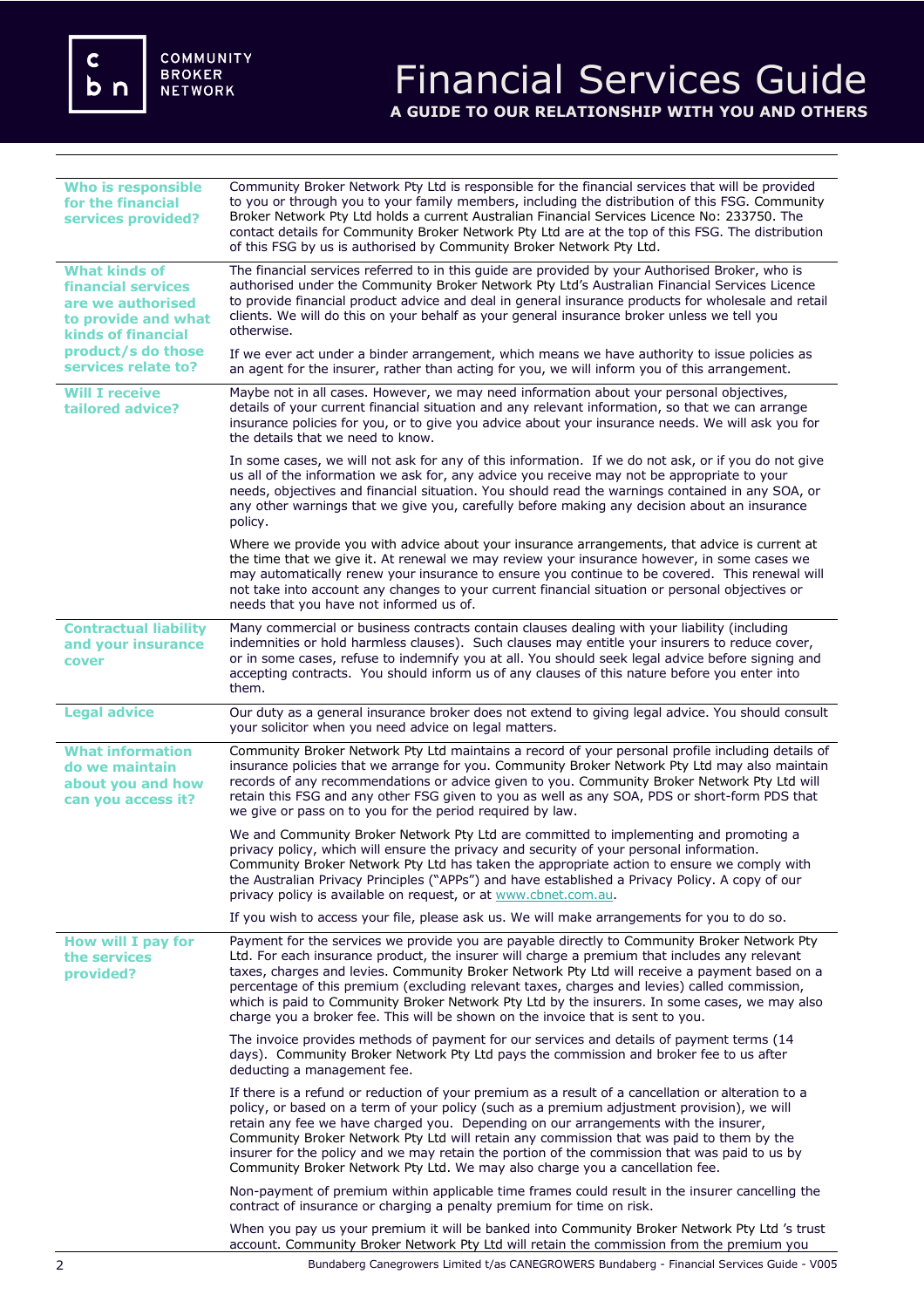**or other benefits calculated for providing the financial services?**

## Financial Services Guide **A GUIDE TO OUR RELATIONSHIP WITH YOU AND OTHERS**

pay us and remit the balance to the insurer in accordance with Community Broker Network Pty Ltd's arrangements with the insurer. Community Broker Network Pty Ltd will earn interest on the premium while it is in their trust account or Community Broker Network Pty Ltd may invest the premium and earn a return. Community Broker Network Pty Ltd will retain any interest or return on investment earned on the premium.

If you require assistance from us with a claim which requires an unexpected and significant amount of time or expertise, we reserve the right to make an additional charge for it. Any charges will be agreed with you before we provide the services so you always know how much you will be required to pay.

**How are any commissions, fees**  The commission the Insurer pays to Community Broker Network Pty Ltd will be calculated based on the formula:

## **P X Y% = X.**

 $P =$  the amount you pay for any insurance policy (less any government fees or charges included in that amount). *Y*

*%* = the percentage commission paid to Community Broker Network Pty Ltd by the Insurer. *X* = Community Broker Network Pty Ltd's commission. Community Broker Network Pty Ltd's commission varies between 0 and 30%.

We may also charge you a broker fee in addition to commission when you enter into an insurance policy. The amount of the fee will depend on the complexity of the services we are providing. The amount of any broker fee charged will be shown on your invoice.

Community Broker Network Pty Ltd deducts a management fee of between 0% and 22.5% from the total commission and broker fee received and pays the remainder of the broker fee and commission to us.

Our employees that will assist you with your insurance needs will be paid a market salary and may also receive a performance bonus based on both the value and quality of the work they do for our clients.

Where a third party has referred you to us, we may share part of our fees/commission with them or pay an agreed referral rate. If we do, we will pay commissions to those people out of the commission and fees passed to us by Community Broker Network Pty Ltd (not in addition to those amounts), in the range of 0 to 50% of our commission or fees.

If we give you personal advice, we will inform you of any fees, commission or other payments we, our associates or anyone referring you to us (or us to any insurer) will receive in relation to the policies that are the subject of the advice.

See below for information on the Steadfast association and commission.

Community Broker Network Pty Ltd is a wholly owned subsidiary of Steadfast Group Limited, ABN 98 073 659 677.

### **Insurer Relationships**

Community Broker Network Pty Ltd sometimes enter into specific arrangements with a limited number of insurers where we receive fees or other remuneration for the development of insurance solutions or the growth of various insurance portfolios. The remuneration Community Broker Network Pty Ltd receives from these arrangements is variable and is determined by the profitability of the recommended insurance products. We will only recommend these products where they meet your needs and are in your best interests. Any such relationship is managed under our conflicts of interest policy.

We work closely with a range of insurers and underwriting agencies to arrange high quality benefits, competitive pricing and superior service levels for our clients. Wherever possible we will recommend that clients deal with insurers that are authorised under the Insurance Act 1973 (Cth) to carry on insurance business in Australia and are subject to oversight by the Australian Prudential Regulation Authority. We will warn you when we recommend an unauthorised foreign insurer.

Some insurers give other benefits such as sponsorship of annual conferences, training and invitations to social business functions. These benefits may change from year to year. The receipt of these benefits may be based upon the volume of business placed with the provider but may also be more of an ad hoc reward. Occasionally we may also receive small gifts and gratuities. It is Community Broker Network Pty Ltd's policy that gifts or gratuities may be accepted only if they are of an incidental nature. These amounts are not additional costs to you.

Despite the existence of any incentive, any decision to place business with such an Insurer will be based on the fact that this provides the best solution for you and not based on consideration of any incentive entitlement. Community Broker Network Pty Ltd may pass any incentive received on to us.

#### **Steadfast Group Limited**

Community Broker Network Pty Ltd is a Steadfast Group Limited (**Steadfast**) Network Broker.

**Do we have any relationships or associations which might reasonably influence us?**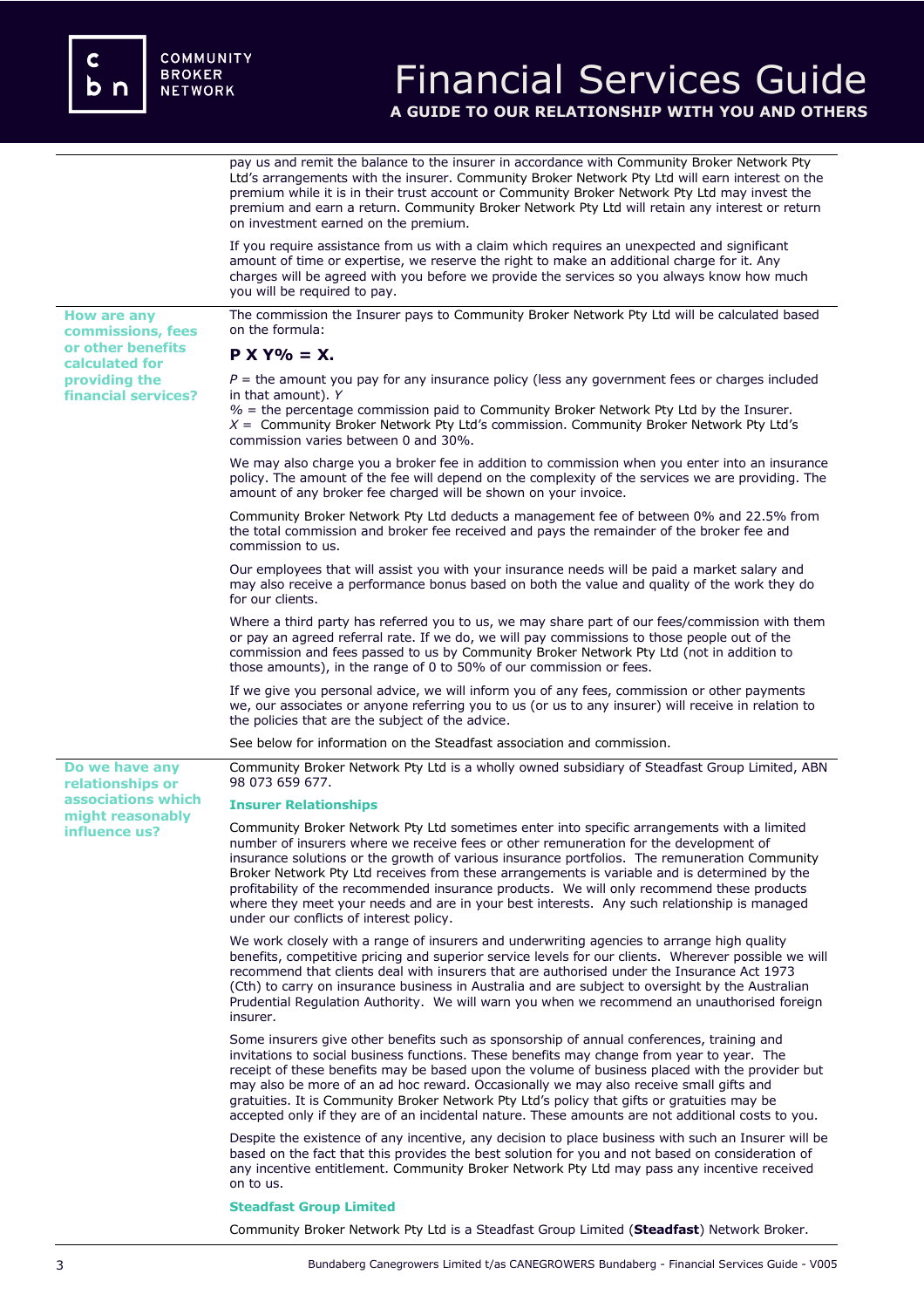c<br>b n

# Financial Services Guide **A GUIDE TO OUR RELATIONSHIP WITH YOU AND OTHERS**

|                                                                                  | As a Steadfast Network Broker, Community Broker Network Pty Ltd and our Authorised<br>Representatives have access to member services including model operating and compliance<br>tools, procedures, manuals and training, legal, technical, HR, contractual liability advice and<br>assistance, group insurance arrangements, product comparison and placement support,<br>claims support, group purchasing arrangements and broker support services. These services<br>are either funded by Steadfast, subsidised by Steadfast or available exclusively to Steadfast<br>Network Brokers for a fee. |
|----------------------------------------------------------------------------------|-----------------------------------------------------------------------------------------------------------------------------------------------------------------------------------------------------------------------------------------------------------------------------------------------------------------------------------------------------------------------------------------------------------------------------------------------------------------------------------------------------------------------------------------------------------------------------------------------------|
|                                                                                  | Steadfast has arrangements with some insurers and premium funders (Partners) under<br>which the Partners pay Steadfast commission of between $0.5 - 1.5\%$ for each product<br>arranged by us with those Partners or alternatively a fee to access strategic and<br>technological support and the Steadfast Broker Network. Steadfast is also a shareholder of<br>some Partners.                                                                                                                                                                                                                    |
|                                                                                  | Community Broker Network Pty Ltd may receive a proportion of any commission paid to<br>Steadfast by its Partners at the end of each financial year (or other agreed period).                                                                                                                                                                                                                                                                                                                                                                                                                        |
|                                                                                  | You can obtain a copy of Steadfast's FSG at www.steadfast.com.au.                                                                                                                                                                                                                                                                                                                                                                                                                                                                                                                                   |
| <b>The licensee and</b><br>premium funding<br>companies                          | If we arrange premium funding for you with a premium funder, we or Community Broker<br>Network Pty Ltd may be paid a commission by the premium funder. We may also charge you a<br>fee (or both). The commission that we are paid by the premium funder is usually calculated as a<br>percentage of your insurance premium (including government fees or changes). If you instruct us<br>to arrange premium funding for you, this is when we become entitled to the commission.                                                                                                                     |
|                                                                                  | Commission rates for premium funding are usually in the range of 0 to 4% of funded premium.<br>When we arrange premium funding for you, you can ask us what commission rate we are paid for<br>that funding arrangement compared to the other arrangements that were available to you. The<br>amount we are paid is set out in the premium funding contract. Some premium funders may pay<br>Community Broker Network Pty Ltd an administration and service fee for the distribution and<br>management of their products.                                                                           |
| What to do if you                                                                | We welcome your suggestions, compliments and complaints as an opportunity to improve our                                                                                                                                                                                                                                                                                                                                                                                                                                                                                                            |
| have a complaint?                                                                | service.                                                                                                                                                                                                                                                                                                                                                                                                                                                                                                                                                                                            |
|                                                                                  | If you have any complaints about the service provided to you, please give us the opportunity to<br>put things right by contacting your Authorised Broker about your complaint in the first instance.<br>We will do our best to resolve your complaint within 5 working days.                                                                                                                                                                                                                                                                                                                        |
|                                                                                  | If your complaint is not satisfactorily resolved within this time, please contact Community Broker<br>Network Pty Ltd's Complaints Officer:                                                                                                                                                                                                                                                                                                                                                                                                                                                         |
|                                                                                  | $T: (08)$ 9480 8950<br>E: compliance@cbnet.com.au<br>P: PO Box 1183, WEST PERTH WA 6872.<br>Please mark the envelope "Notice of Complaint".                                                                                                                                                                                                                                                                                                                                                                                                                                                         |
|                                                                                  | We will try and resolve your complaint quickly and fairly and no later than 30 days from receiving<br>the response.                                                                                                                                                                                                                                                                                                                                                                                                                                                                                 |
|                                                                                  | Community Broker Network Pty Ltd is a member of the Australian Financial Complaints Authority<br>(AFCA). If your complaint cannot be resolved to your satisfaction by us, you have the right to<br>refer the matter to AFCA. AFCA provides fair and independent financial services complaint<br>resolution that is free to customers. AFCA can be contacted at:                                                                                                                                                                                                                                     |
|                                                                                  | <b>W</b> : www.afca.org.au   $E$ : info@afca.org.au<br>P: 1800 931 678 (free call)<br>In writing to: Australian Financial Complaints Authority, GPO Box 3, Melbourne VIC 3001                                                                                                                                                                                                                                                                                                                                                                                                                       |
|                                                                                  | Community Broker Network Pty Ltd is a principal member of NIBA and as such the Community<br>Broker Network Pty Ltd's staff and Authorised Brokers have adopted the Insurance Brokers Code<br>of Practice.                                                                                                                                                                                                                                                                                                                                                                                           |
| <b>What arrangements</b><br>are in place to<br>compensate clients<br>for losses? | Community Broker Network Pty Ltd have a Professional Indemnity policy in place. The PI policy<br>covers Community Broker Network Pty Ltd employees, its contractors and its Authorised Brokers<br>for claims made against them by clients as a result of their conduct in the provision of financial<br>services.                                                                                                                                                                                                                                                                                   |
|                                                                                  | The PI policy will cover Community Broker Network Pty Ltd and us for claims relating to the<br>conduct of representatives who no longer work with us, in respect of the Financial Services<br>provided under the Community Broker Network Pty Ltd's Australian Financial Services Licence.                                                                                                                                                                                                                                                                                                          |
|                                                                                  | This policy satisfies the requirements for compensation arrangements under section 912B of the<br>Corporations Act.                                                                                                                                                                                                                                                                                                                                                                                                                                                                                 |
| <b>Any questions?</b>                                                            | If you have any further questions about the financial services we provide, please contact us.<br>Please retain this document for your reference and any future dealings with us and Community<br>Broker Network Pty Ltd.                                                                                                                                                                                                                                                                                                                                                                            |